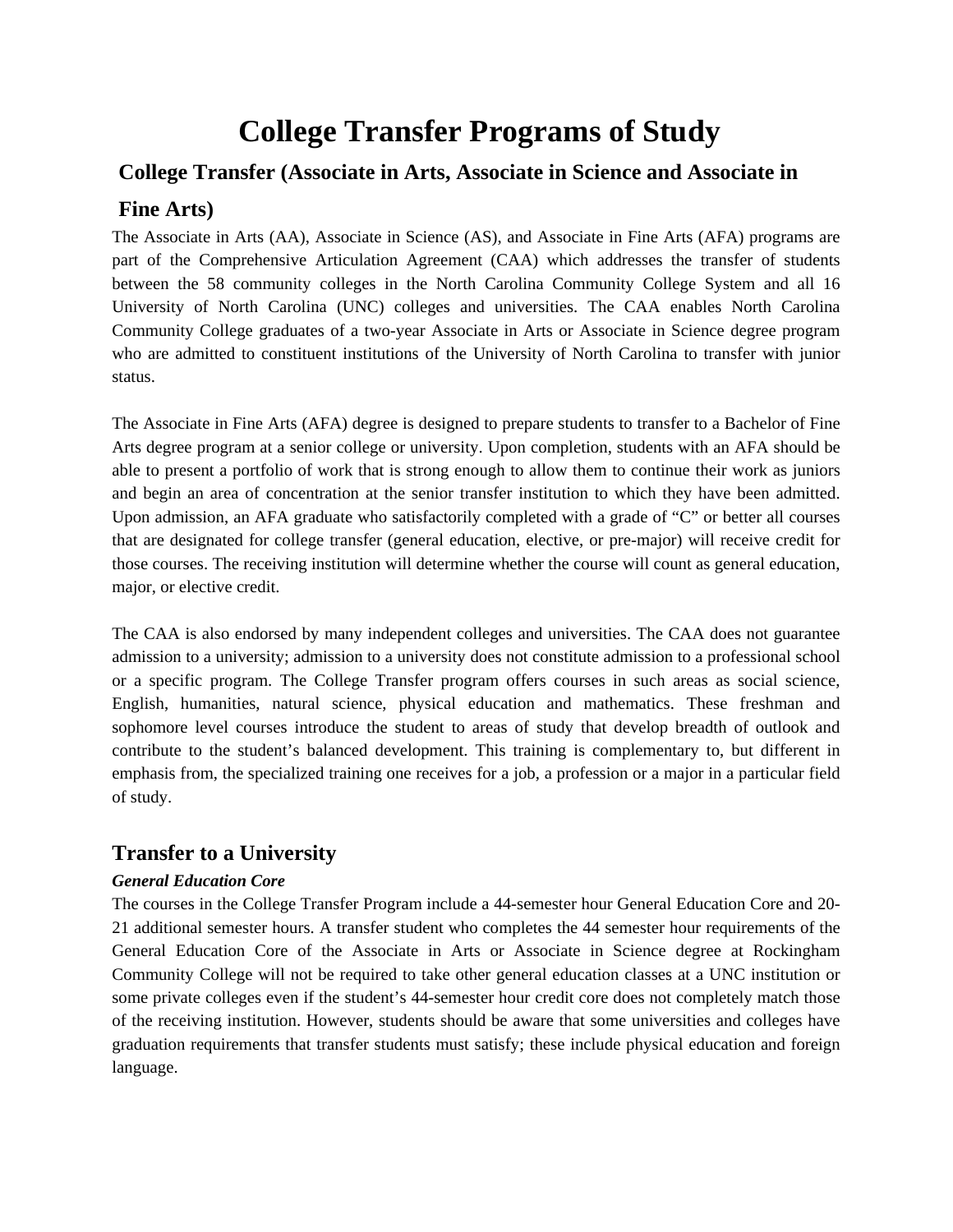To be eligible for inclusion in this policy, a student must have an overall Grade Point Average (GPA) of 2.0 on a 4.0 scale at the time of transfer and a grade of "C" or better on all General Education Core courses. Students who do not complete the 44 semester hour General Education Core as stated in the CAA will have to complete the specific general education requirements of the college or university to which they transfer. The transcripts of these students will be evaluated on a course-by-course basis by the receiving institution.

RCC advisors cannot be responsible for university degree requirements based on the transfer student's university catalog since the catalog will not be published until after the student graduates from RCC. The CAA between the NC Community College System and the University of North Carolina, including premajor agreements, general education and elective course lists, and basic transfer policies can be located at www.ga.unc.edu/ student\_info/ caa

## *Transfer Assured Admissions Policy (TAAP)*

The CAA addresses the admission of community college graduates to UNC institutions and transfer of credits between institutions within the North Carolina Community College System and institutions within The University of North Carolina. The CAA assures admission to one of the 16 UNC institutions with the following stipulations:

• -Admission is not assured to a specific campus or specific program or major.

 • -Students must have graduated from a North Carolina community college with an associate in arts or associate in science degree.

• -Students must meet all requirements of the CAA.

 • -Students must have an overall GPA of at least 2.0 on a 4.0 scale, as calculated by the college from which they graduated, and a grade of "C" or better in all CAA courses.

• -Students must be academically eligible for re-admission to the last institution attended.

• -Students must meet judicial requirements of the institution to which they apply.

 • -Students must meet all application requirements at the receiving institution including the submission of all required documentation by stated deadlines.

If a student is denied admission to a UNC institution, then he or she will receive a letter from that institution directing the student to the College Foundation of North Carolina (CFNC) website. At the CFNC website (CFNC.org), the student will be presented with the conditions of the TAAP (specified above), and if these conditions are met, the student will be given information regarding space availability and contacts within the UNC system. The student should contact those institutions to get specific information about admissions and available majors.

If the previous steps to do not result in admission to a UNC institution, then the student should contact the CFNC Resource Center at 1-866-866-CFNC.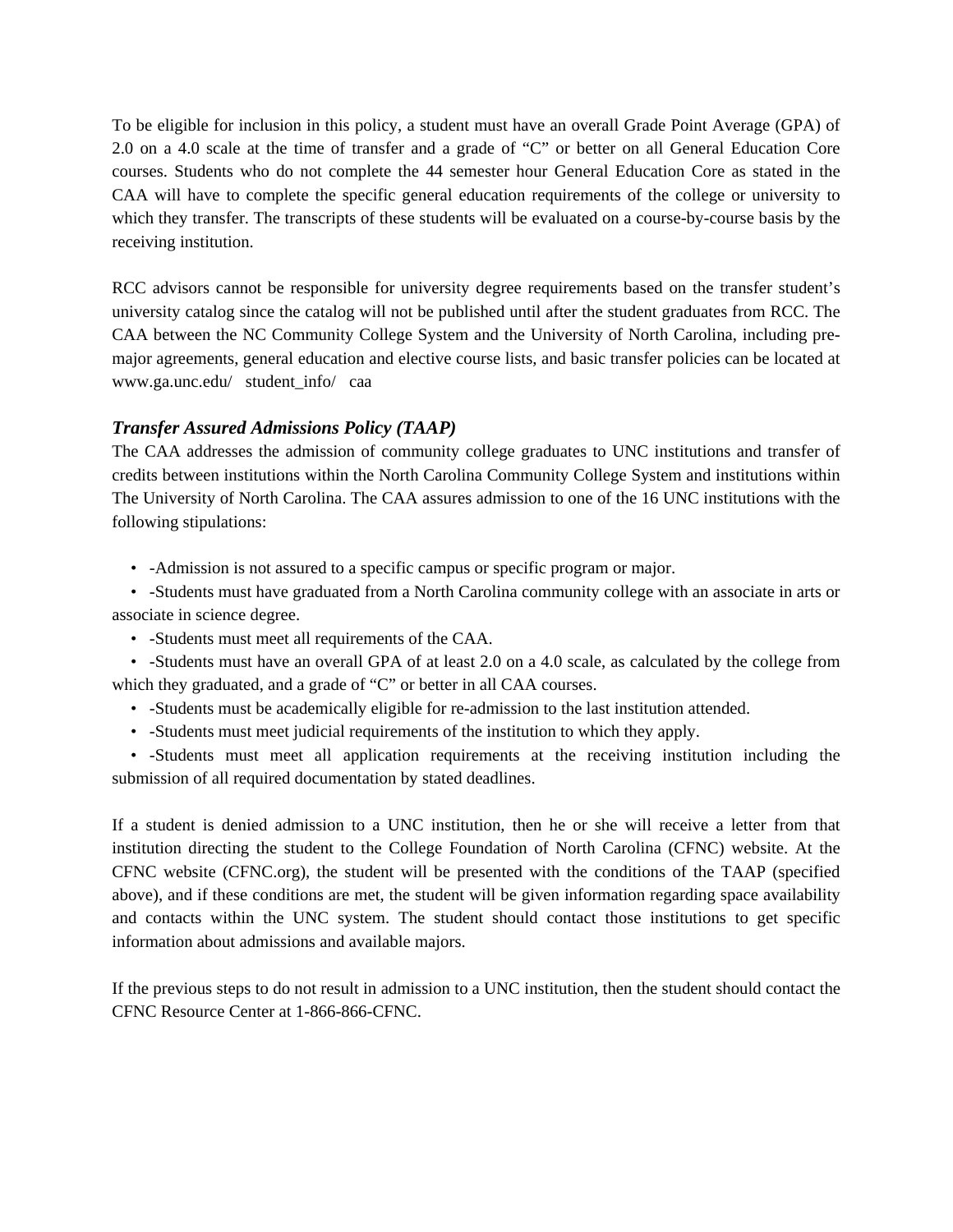# *Transfer of courses not originating at North Carolina Community Colleges*

Transfer credit for courses that originate at a UNC institution or independent college or university that is part of the CAA is acceptable as part of a student's successfully completed general education core or associate in arts or associate in science program under the CAA. Transfer courses that do not originate at a NC community college may be used under the CAA with all of the following stipulations:

- -Courses must be from a regionally accredited (e.g., SACS) institution of higher education; and
- -Courses must meet general education requirements; and
- -Courses may total no more than 14 semester hours of credit of the general education core.

• -For courses not originating at a NC community college, if the courses are used to complete the AA or AS or the 44-hour general education core, the courses will be taken as a complete package.

Advanced Placement course credits are acceptable as part of a student's successfully completed general education core under the CAA. Students who receive AP course credit at a community college but do not complete the general education core will be awarded AP credit on the basis of the receiving institution's AP policy.

Transferred-in courses from institutions other than North Carolina community colleges are not part of this agreement.

## *Associate in Arts Degree (A10100) – 64 Semester Hours*

The Associate in Arts Degree is intended for students interested in pursuing a four-year degree in one of the liberal arts disciplines or at a professional school that requires a strong liberal arts background. This program is also recommended for students who are unsure of their academic major as it provides a diversified foundation of courses. Students who complete the Associate in Arts Degree will be treated as juniors at any of the UNC institutions to which they are admitted.

Students who plan to complete the Associate in Arts Degree should meet with their advisor to discuss courses that may transfer to four-year institutions to pursue majors in:

Anthropology Art Education Business Administration, Accounting, Economics, Finance & Marketing Business Education and Marketing Education Communication/Communication Studies Computer Science Criminal Justice Elementary Education English English Education Geography Health Education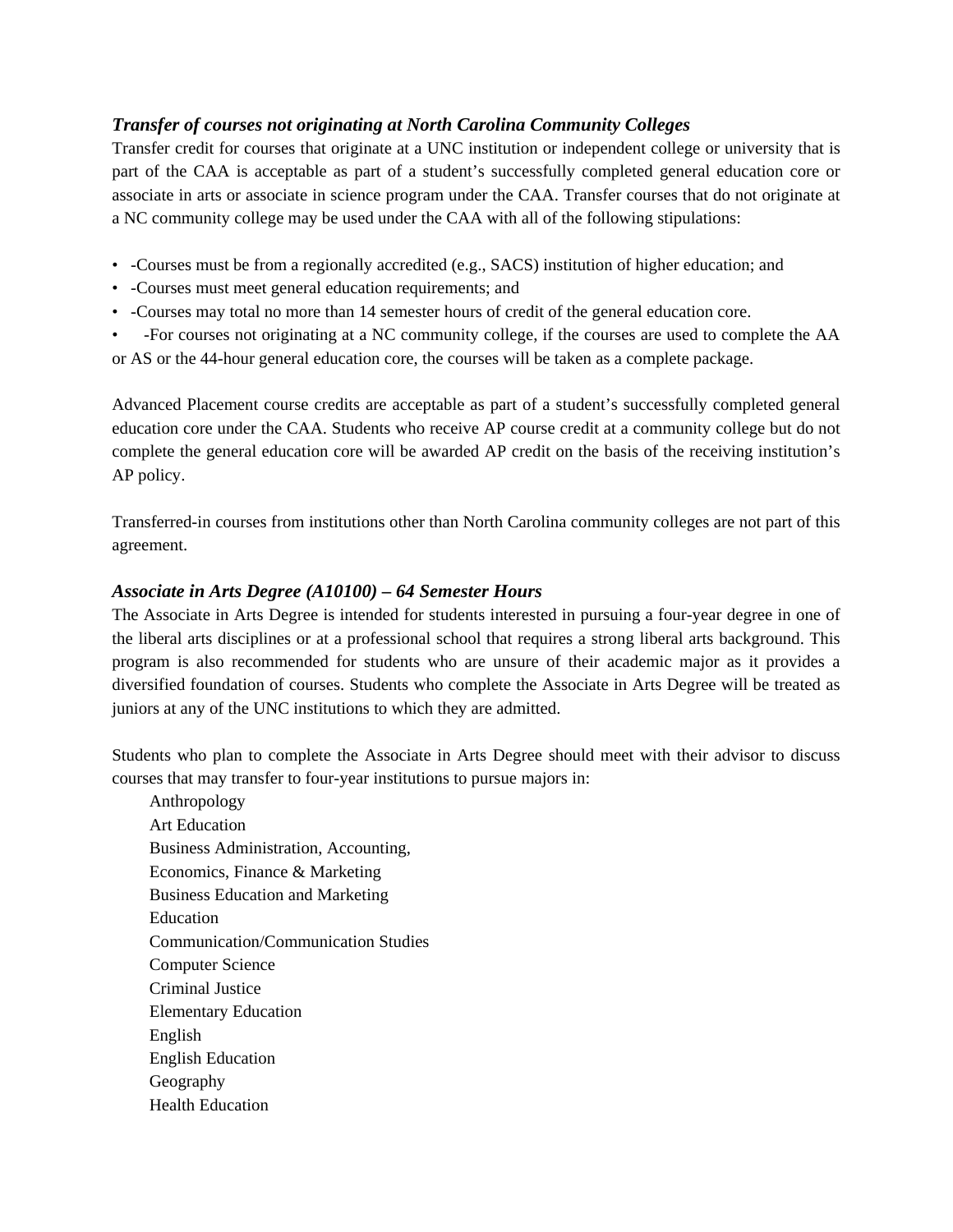**History** Information Systems Liberal Studies Mass Communications/Journalism Middle Grades Education Nursing Physical Education Political Science Psychology Social Science Secondary Education Social Work Sociology Special Education

## *Associate in Arts Degree Requirements – 64 Semester Hours:*

#### **General Education Core – 44 SHC**

English Composition (6 SHC) ENG 111, ENG 113

Humanities/Fine Arts (12 SHC) COM 231 (required)

Select **one** course from the following: ENG 131, ENG 231, ENG 232, ENG 261, ENG 262 Select **two** courses from the following areas: ART 111, ART 114, ART 115, CHI 211, CHI 212, COM 120, HUM 110, HUM 115, HUM 120, HUM 122, HUM 150, JPN 211, JPN 212, MUS 110, PHI 215, PHI 240, REL 110, REL 211, SPA 211, SPA 212

#### **Social/Behavioral Sciences (12 SHC)**

Select **four** courses from at least three discipline areas. At least one course must be a history course. ANT 210, ANT 240, ECO 251, ECO 252, GEO 111, HIS 111, HIS 112, HIS l21, HIS 122, HIS 131, HIS 132, POL 120, PSY 150, PSY 241, PSY 281, SOC 210, SOC 213

#### **Natural Sciences (8 SHC)**

Select **two** courses, including accompanying laboratory work, from among the following courses: BIO 110, BIO 111, BIO 112, BIO 140 & 140A, CHM 131 & 13IA, CHM 132, CHM 151, CHM152, PHY 151, PHY 152, PHY 251, PHY 252

#### **Mathematics (6 SHC)**

Select at least **one** course from the following courses: MAT 171, MAT 172, MAT 263, MAT 271. The second course may be from the above list or from: CIS 110, MAT 140, MAT 151, MAT 272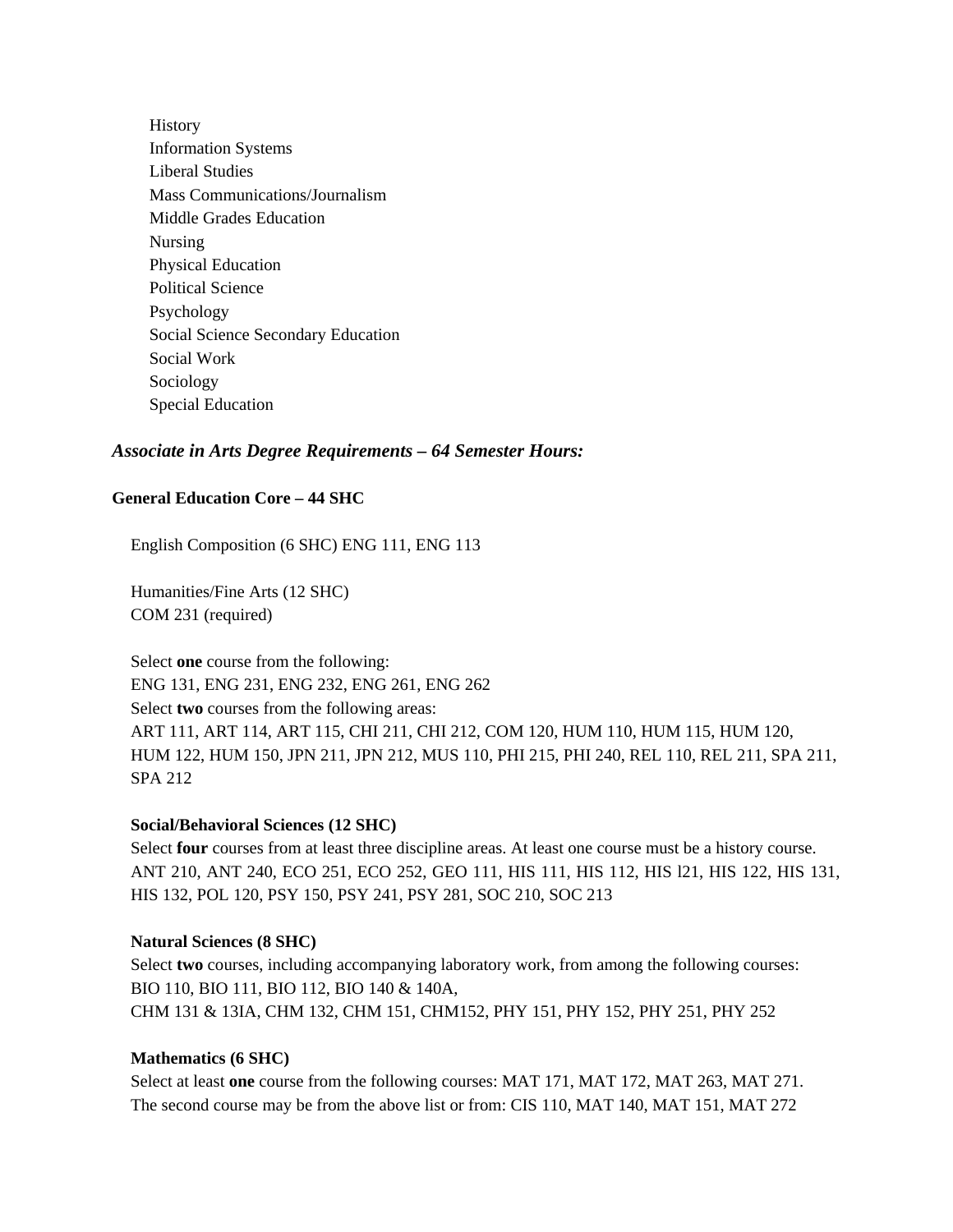## **Other Required Hours – 20 SHC Physical Education and Health (4 SHC)**

Choose four PED activity courses, or two PED activity courses and one HEA course or two PED activity courses and PED 165

## **Electives (16 SHC)**

Select from any of the courses listed in the College Transfer list of electives that have not already been used to meet a graduation requirement.

## **TOTAL SEMESTER HOURS: 64**

## *General Education Core Diploma in Arts (D10100)*

The General Education Core Diploma in Arts is intended for students interested in pursuing a four-year degree in one of the liberal arts disciplines or at a professional school that requires a strong liberal arts background. The diploma is recommended for students planning to transfer prior to completion of the Associate in Arts degree. A student who completes the 44 semester hour requirements of the General Education Core Diploma will not be required to take other general education classes at a UNC institution or some private colleges even if the student's 44-semester credit hour core does not completely match those of the receiving institution.

General Education Core Diploma in Arts Requirements:

**See the General Education Core for the Associate in Arts Degree listed above.** 

## **TOTAL SEMESTER HOURS: 44**

## *Associate in Science Degree Semester Hours: 64-65*

The Associate in Science degree is intended for students interested in pursuing a four-year degree in natural science, mathematics, or engineering. Students planning to pursue careers in medicine, pharmacy and dentistry may choose the Associate in Science degree. Students who complete the degree will be treated as juniors at any of the UNC institutions to which they are admitted.

 Students who plan to complete the Associate in Science degree should meet with their advisor to discuss courses that may transfer to four-year institutions to pursue majors in:

Biology & Biology Education Chemistry & Chemistry Education Engineering **Mathematics** Mathematics Education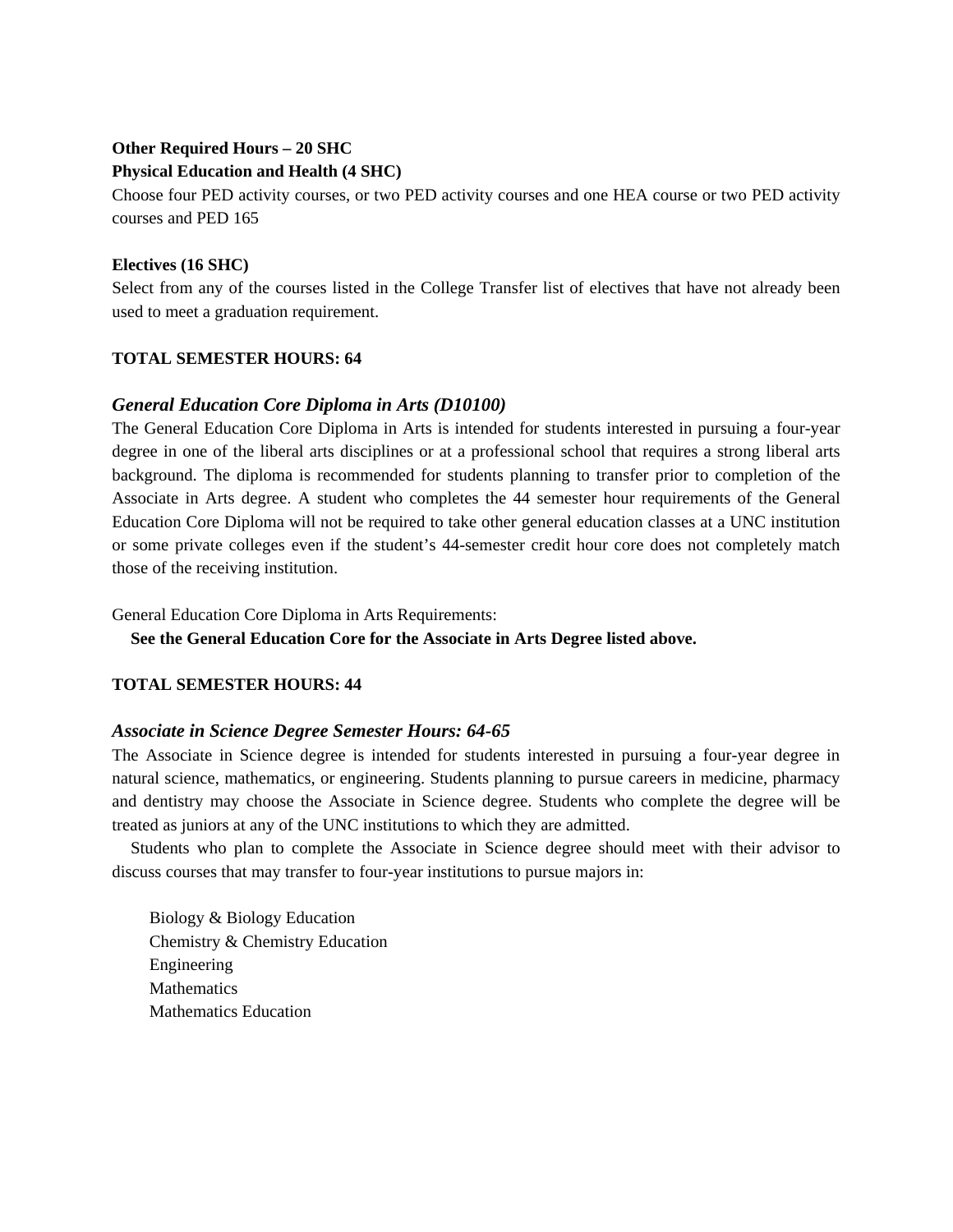## *Associate in Science Degree Requirements Semester Hours: 64-65*

General Education Core – 44 SHC

English Composition (6 SHC) ENG 111 and ENG 113

Humanities/Fine Arts (9 SHC) Select **one** course from the following: ENG 131, ENG 231, ENG 232, ENG 261, ENG 262

Select **two** courses from **two** discipline areas:

ART 111, ART 114, ART 115, CHI 111, CHI 112, CHl 211, CHI 212, COM 120, COM 231, HUM 110, HUM 115, HUM 120, HUM 122, HUM I50, JPN 111, JPN 112, JPN 211, JPN 212, MUS 110, PHI 215, PHI 240, POR 111, POR 112, REL 110, REL 211, SPA 111, SPA 112, SPA 211, SPA 212

**Social/Behavioral Sciences (9 SHC)** – Select courses from three discipline areas. Select one history course from: HIS 111, HIS 112, HIS 121, HIS 122, HIS 131, HIS 132 Select two courses from two discipline areas: ANT 210, ANT 240, ECO 251, ECO 252, GEO 111, POL 120, PSY 150, SOC 210, SOC 213

**Natural Sciences/Mathematics (20 SHC)** 

**Natural Sciences (8 SHC)**: A two-course sequence from the following general biology, general chemistry, or general physics courses is required:

BlO 111 & B10 112 or CHM 151 & CHM 152 or PHY 151 & PHY 152 or PHY 251 & PHY 252

#### **Mathematics (6 SHC minimum):**

Select **two** courses from: MAT 151, MAT 171, MAT 172, MAT 263, MAT 271, MAT 272, MAT 273

#### **Additional Hours (6 SHC):**

**Six** additional semester hour credits must be selected the following: BIO 110, BIO 111, BIO 112, BIO 140, BIO 140A CHM 131, CHM 131A, CHM 132, CHM 151, CHM 152, MAT 140, MAT 151, MAT 171, MAT 172, MAT 263, MAT 271, MAT 272, MAT 273, PHY 151, PHY 152, PHY 251, PHY 252

#### **Physical Education/Health (4 SHC)**

Choose four PED activity courses, or two PED activity courses and one HEA course, or two PED activity courses and PED 165.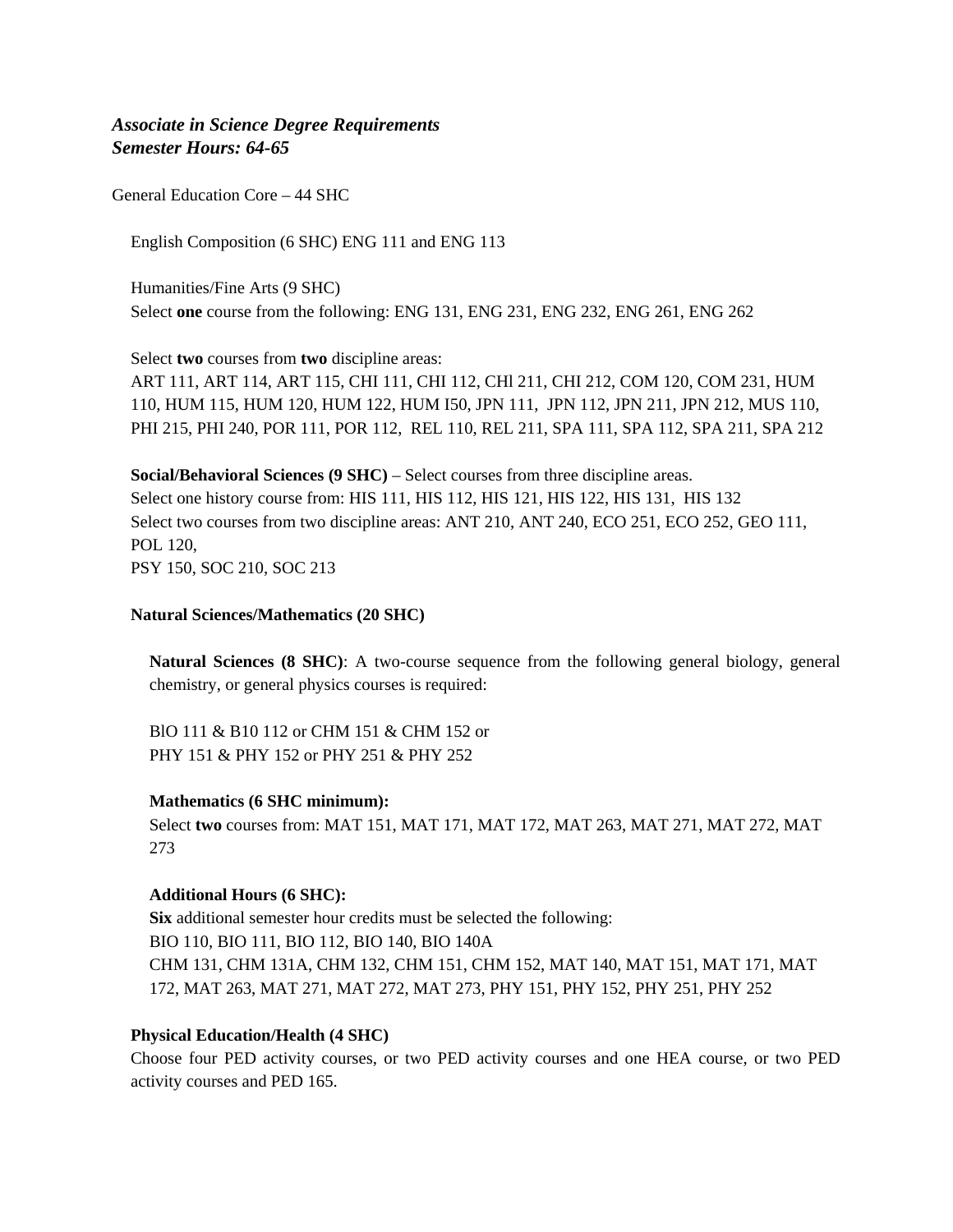#### **Other Required Hours (16-17 SHC)**

A minimum of 14 semester hours of college transfer courses in MAT, PHY, BIO, CHM or CSC is required. The remaining courses may be selected from general education, pre-major, or elective courses. (\*One semester hour of credit may be included in a sixty-five semester hour associate in science program. The transfer of the  $65<sup>th</sup>$  hour is not guaranteed.)

## **TOTAL SEMESTER HOURS: 64-65**

#### *General Education Core Diploma in Science (D10400)*

The General Education Core Diploma in Science is intended for students interested in pursuing a fouryear degree in natural science, mathematics, or engineering. The diploma is recommended for students planning to transfer prior to completion of the Associate in Science degree. A student who completes the 44 semester hour requirements of the General Education Core Diploma will not be required to take other general education classes at a UNC institution or some private colleges even if the student's 44-semester credit hour core does not completely match those of the receiving institution,

General Education Core Diploma in Science Requirements: **See the General Education Core for the Associate in Science Degree listed above.** 

#### **TOTAL SEMESTER HOURS: 44**

#### *Associate in Fine Arts (A10200)*

#### **Degree Requirements**

The Associate in Fine Arts degree is recommended for students who plan to transfer to senior colleges or universities to continue study in areas leading to a Bachelor of Fine Arts, Bachelor of Arts or Bachelor of Science in Art Education. The program has a concentration in the studio arts which includes courses in 2 and 3 dimensional design, drawing, painting, sculpture, ceramics, and computer art.

**Degree Requirements**  *General Education Core – 28 SHC* 

**Composition/Communications (6 SHC)**  ENG 111, ENG 113

**Humanities/Fine Arts (6 SHC)**  COM 231

Select **one** course from the following: ENG 131, ENG 231, ENG 232, ENG 261, ENG 262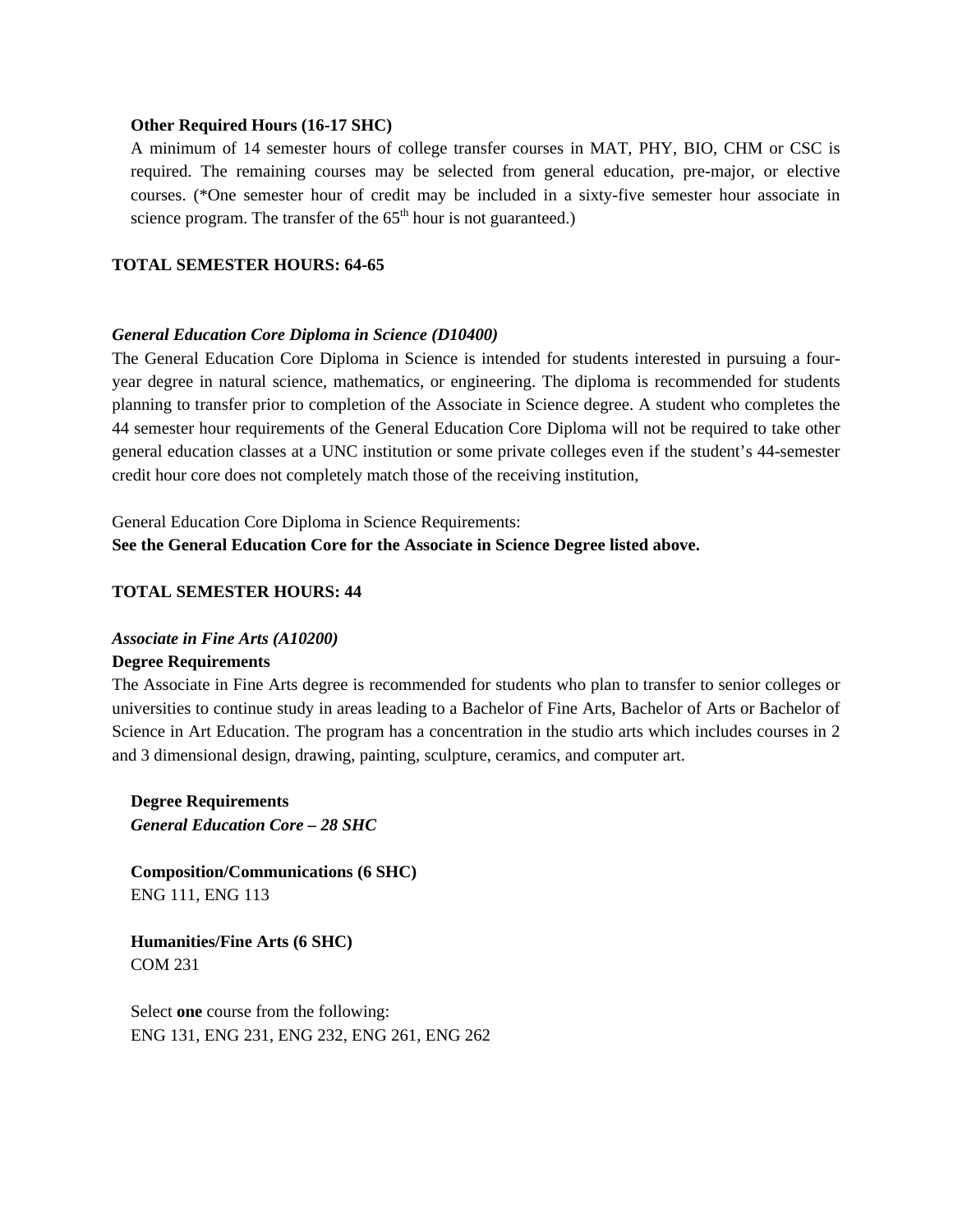#### **Social/Behavioral Sciences (9 SHC)**

Select **three** courses from at least three discipline areas. At least one course must be a history course. ANT 210, ANT 240, ECO 251, ECO 252, GEO 111, HIS 111, HIS, 112, HIS 121, HIS 122, HIS 131, HIS 132, POL 120, PSY 150, PSY 241, PSY 281, SOC 210, SOC 213

## **Natural Sciences (4 SHC)**

Select **one** course, including accompanying laboratory work, from among the following courses: BIO 110, BIO 111, BIO 112, BIO 140 & 140A, CHM 131 & 131A, CHM 132, CHM 151, CHM 152, PHY 151, PHY 152, PHY 251, PHY 252

#### **Mathematics (3 SHC)**

Select **one** course from the following courses: MAT 171, MAT 172

#### **Other Required Hours – 36 SHC**

Major: (34 SHC) ART 114, ART 115, ART 121, ART 131, ART 122, ART 135, ART 171, ART 214, ART 240, ART 281, ART 283, HIS 122

#### **Electives (2 SHC)**

Select from any of the courses in the College Transfer list of electives that has not been used to meet a graduation requirement. See pages 177.

#### **TOTAL SEMESTER HOURS:—64**

## **College Transfer Electives**

## **Academic Related**  ACA 115, ACA 122

**Accounting**  ACC 120, ACC 121

#### **Anthropology**

ANT 210, ANT 240

## **Art**

ART 111, ART 114, ART 115, ART 121, ART 122, ART 131, ART 132, ART 135, ART 171, ART 214, ART 235, ART 240, ART 241, ART 264, ART 281, ART 282, ART 283, ART 284, ART 285, ART 286, ART 288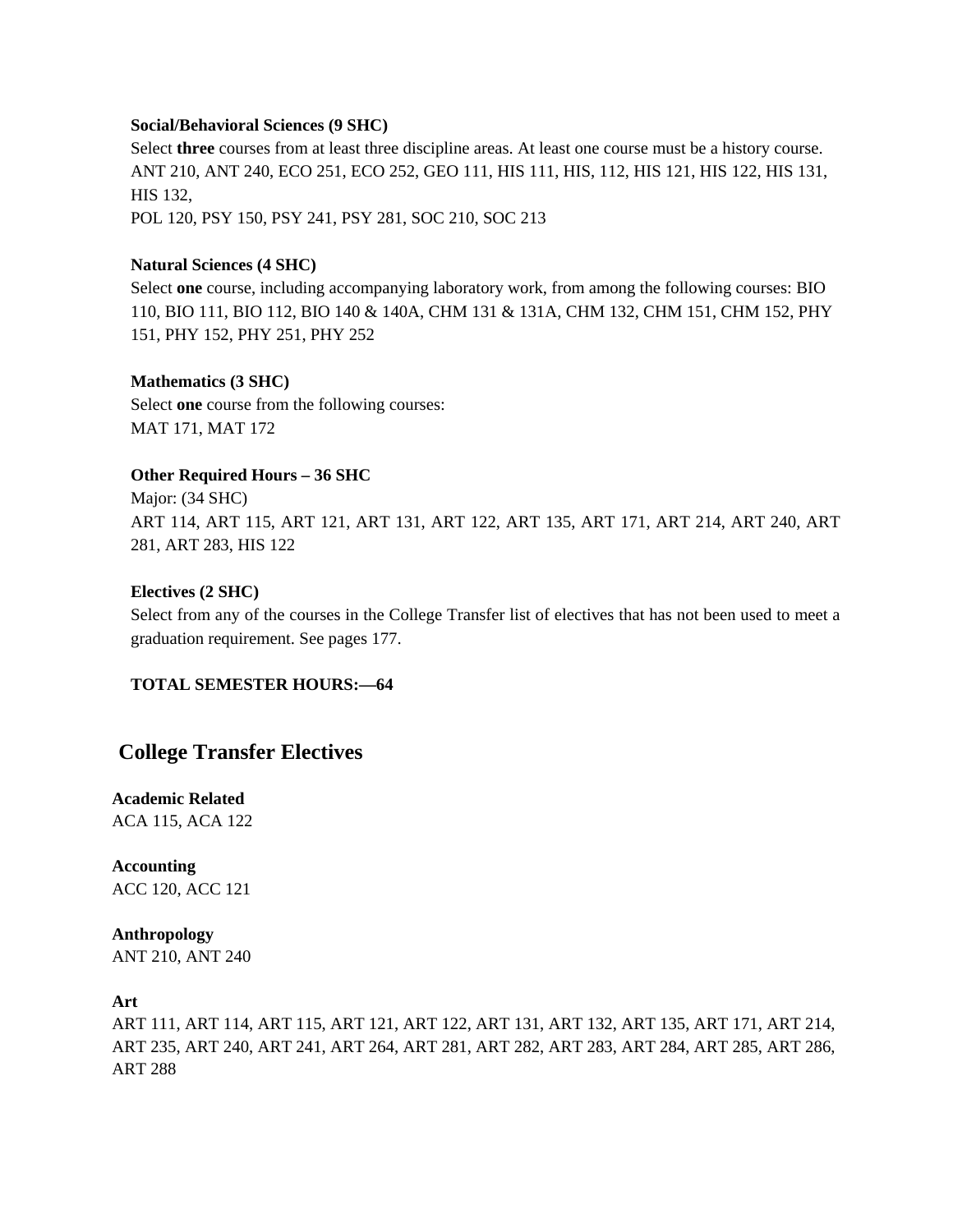**Biology**  BIO 110, BIO 111, BIO 112, BIO 140, BIO 140A, BIO 163, BIO 168, BIO 169, BIO 175

**Business**  BUS 110, BUS 115, BUS 137

**Chemistry**  CHM 131, CHM 131A, CHM 132, CHM 151, CHM 152, CHM 251, CHM 252, CHM 263

**Chinese**  CHI 111, CHI 112, CHI 211, CHI 212

**Information Systems**  CIS 110, CIS 115

**Communication**  COM 120, COM 231

**Criminal Justice**  CJC 111, CJC 121, CJC 141

**Economics**  ECO 251, ECO 252

**Education**  EDU 216

**English**  ENG 114, ENG 125, ENG 131, ENG 231, ENG 232, ENG 253, ENG 261, ENG 262

**Geography**  GEO 111

**Health**  HEA 110, HEA 112

## **History**

HIS 111, HIS 112, HIS 121, HIS 122, HIS 131, HIS 132, HIS 162, HIS 221, HIS 226, HIS 236

## **Humanities**

HUM 110, HUM 115, HUM 120, HUM 122, HUM 150

## **Japanese**

JPN 111, JPN 112, JPN 211, JPN 212